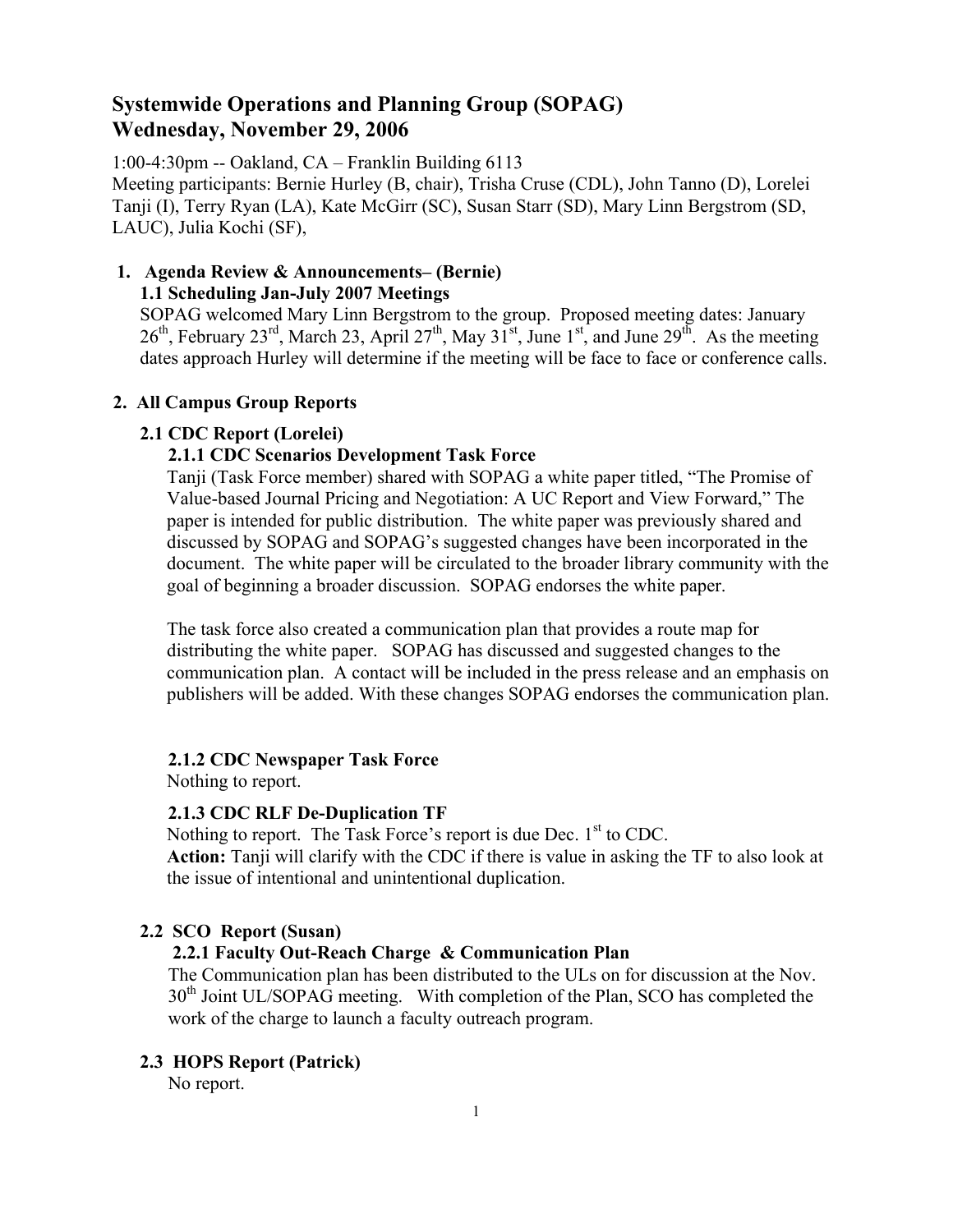### **2.4 HOTS Report (John)**

#### **2.4.1 Investigation of OCLC, as a Single Union Catalog Data Ingest Stream**

Tanno reported that HOTS prepared a cover memo to accompany the CAMCIG report. The CAMCIG report raised concerns about using OCLC as a cataloging tool and a single data source. SOPAG discussed the report and noted the emphasis on public access. SOPAG will continue to monitor the use of OCLC as a single cataloging tool/data source and will discuss the CAMCIG report as necessary.

### **2.5 LTAG Report (Terry)**

#### **2.5.1 Next Decade Report**

The report will be discussed at the Nov. 30<sup>th</sup> Joint UL/SOPAG meeting.

### **2.6 RSC Report (Susan)**

### **2.6.1 VDX Workshop**

Starr reported that planning for the VDX workshop is underway. A date has been set (Jan.  $9<sup>th</sup>$ ), a location has been established (East Bay Conference Center), and a facilitator secured. Campuses will each send one RSC representative to the meeting. Starr, Bisom and Hurley will attend for SOPAG. Martin, Cameron, and Willhite (RSC member) will attend for the CDL. Three staff with VDX operational experience will also attend. The workshop will provide a forum to discuss the lessons learned from the VDX experience and how those lessons can be used to improve both future projects of this type as well as coordination of VDX going forward.

#### **3. Task Force Reports**

**3.1** Bibliographic Services Task Force

Ryan provided context for the "Next Generation Catalog for the University of California Libraries; OCLC Discussion" document. The five challenges that are presented at the front of the report represent the key issues in the document. SOPAG commended the TF for completing such a well considered document in such a short time.

#### **3.2 SOPAG ERMS Implementation Team**

Cruse provided a report on Verde implementation. CDL hopes that they will install and begin testing Verde 2.0 by Dec. 31<sup>st</sup>.

- **4. Report on CDL Related Items**  Nothing to report.
- **5. Systemwide Library Planning**

Nothing to report.

### **6. SOPAG Communications**

**6.1 UC Libraries Website / SOPAG Web Design /**  Kochi is working with Roy Tennant to create SOPAG's new pages.